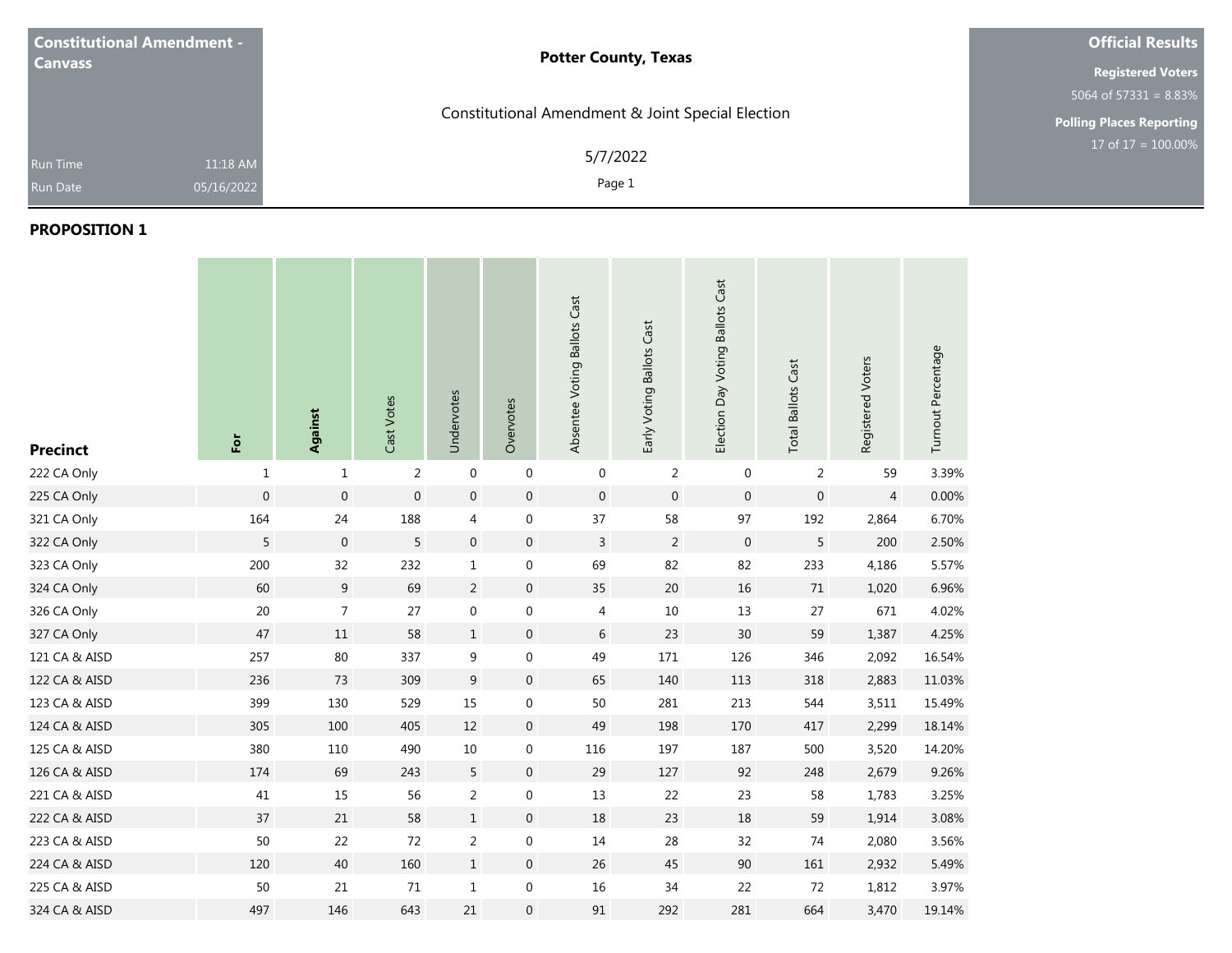| <b>Constitutional Amendment -</b><br><b>Canvass</b> |                        | <b>Potter County, Texas</b>                       | <b>Official Results</b><br><b>Registered Voters</b>                      |  |  |
|-----------------------------------------------------|------------------------|---------------------------------------------------|--------------------------------------------------------------------------|--|--|
|                                                     |                        | Constitutional Amendment & Joint Special Election | $5064$ of $573\overline{31} = 8.83\%$<br><b>Polling Places Reporting</b> |  |  |
| <b>Run Time</b><br><b>Run Date</b>                  | 11:18 AM<br>05/16/2022 | 5/7/2022<br>Page 2                                | 17 of $17 = 100.00\%$                                                    |  |  |

| <b>Precinct</b> | $\overline{\mathsf{P}}$ | Against | Cast Votes | Undervotes     | Overvotes      | Absentee Voting Ballots Cast | Early Voting Ballots Cast | Election Day Voting Ballots Cast | <b>Total Ballots Cast</b> | Registered Voters | Turnout Percentage |
|-----------------|-------------------------|---------|------------|----------------|----------------|------------------------------|---------------------------|----------------------------------|---------------------------|-------------------|--------------------|
| 325 CA & AISD   | 216                     | 77      | 293        | 4              | 0              | 74                           | 134                       | 89                               | 297                       | 2,629             | 11.30%             |
| 326 CA & AISD   | 166                     | 78      | 244        | $\mathbf{1}$   | $\mathbf 0$    | 47                           | 103                       | 95                               | 245                       | 2,371             | 10.33%             |
| 421 CA & AISD   | 23                      | $11\,$  | 34         | $\overline{2}$ | 0              | $\overline{7}$               | 16                        | 13                               | 36                        | 1,654             | 2.18%              |
| 422 CA & AISD   | 135                     | 52      | 187        | $\mathbf 0$    | $\overline{0}$ | 41                           | 70                        | 76                               | 187                       | 4,098             | 4.56%              |
| 424 CA & AISD   | 68                      | 19      | 87         | 4              | 0              | 27                           | 38                        | 26                               | 91                        | 1,499             | 6.07%              |
| 425 CA & AISD   | 62                      | 29      | 91         | $\overline{0}$ | $\mathbf 0$    | $8\phantom{1}$               | 45                        | 38                               | 91                        | 2,030             | 4.48%              |
| 426 CA & AISD   | 30                      | 13      | 43         | $\mathbf 1$    | $\mathbf 0$    | 8                            | 15                        | 21                               | 44                        | 756               | 5.82%              |
| 427 CA & AISD   | 13                      | 10      | 23         | $\mathbf 0$    | 0              | $\overline{4}$               | $\,8\,$                   | 11                               | 23                        | 928               | 2.48%              |
| <b>Totals</b>   | 3,756                   | 1,200   | 4,956      | 108            | $\mathbf 0$    | 906                          | 2,184                     | 1,974                            | 5,064                     | 57,331            | 8.83%              |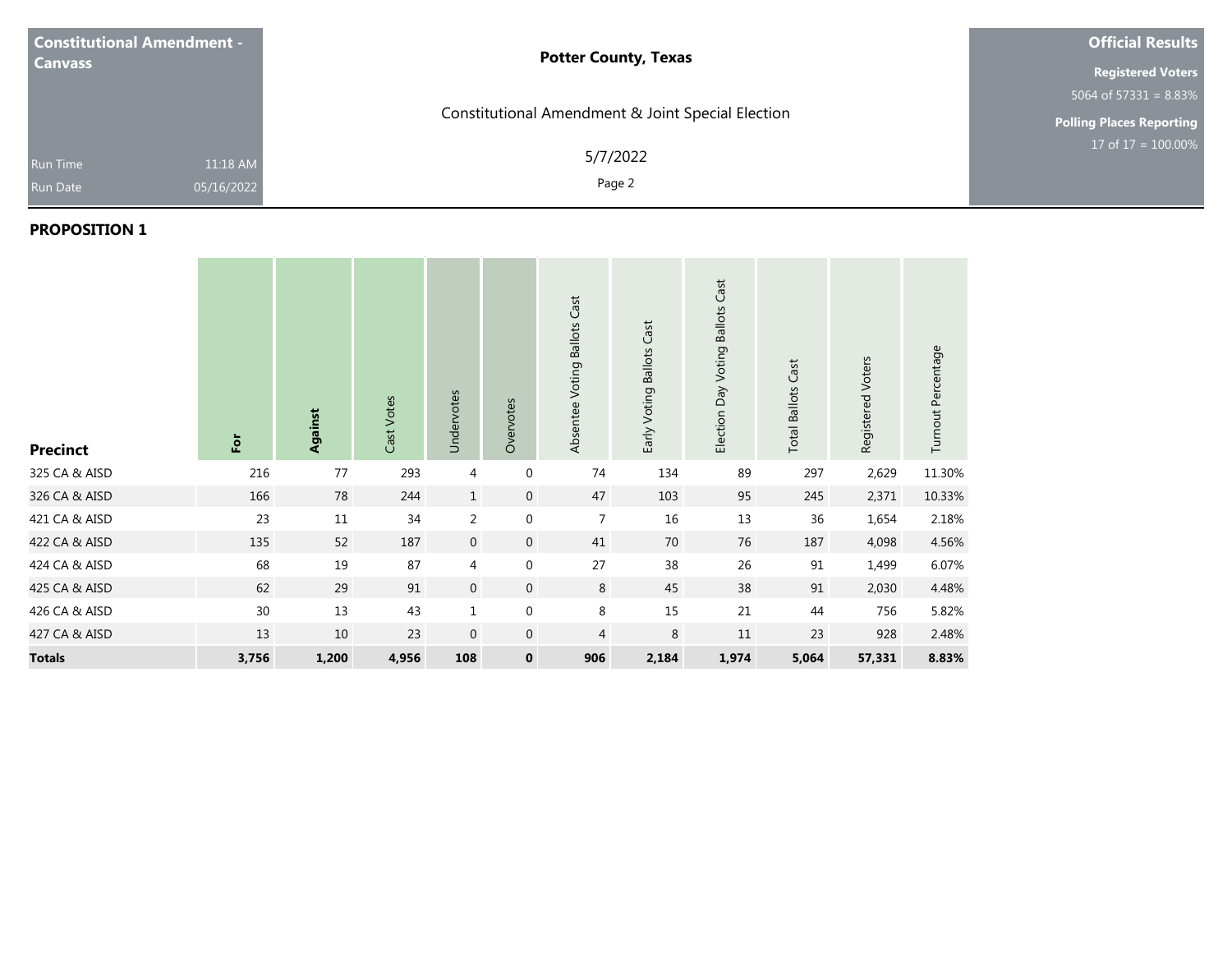| <b>Constitutional Amendment -</b>  | <b>Potter County, Texas</b>                       | <b>Official Results</b>               |
|------------------------------------|---------------------------------------------------|---------------------------------------|
| <b>Canvass</b>                     |                                                   | <b>Registered Voters</b>              |
|                                    |                                                   | $5064$ of $573\overline{31} = 8.83\%$ |
|                                    | Constitutional Amendment & Joint Special Election | Polling Places Reporting              |
| <b>Run Time</b><br><b>Run Date</b> | 5/7/2022<br>11:18 AM<br>Page 3<br>05/16/2022      | $17$ of $17 = 100.00\%$               |

| <b>Precinct</b> | For              | Against          | Cast Votes       | Undervotes       | Overvotes        | Absentee Voting Ballots Cast | Early Voting Ballots Cast | Election Day Voting Ballots Cast | <b>Total Ballots Cast</b> | Registered Voters | Turnout Percentage |
|-----------------|------------------|------------------|------------------|------------------|------------------|------------------------------|---------------------------|----------------------------------|---------------------------|-------------------|--------------------|
| 222 CA Only     | $\mathbf{1}$     | $\mathbf 1$      | 2                | $\mathbf 0$      | $\pmb{0}$        | $\mathbf 0$                  | 2                         | $\mathbf 0$                      | 2                         | 59                | 3.39%              |
| 225 CA Only     | $\boldsymbol{0}$ | $\boldsymbol{0}$ | $\boldsymbol{0}$ | $\boldsymbol{0}$ | $\boldsymbol{0}$ | $\mathbf 0$                  | $\mathbf 0$               | $\boldsymbol{0}$                 | $\boldsymbol{0}$          | $\overline{4}$    | 0.00%              |
| 321 CA Only     | 172              | $19\,$           | 191              | $\mathbf{1}$     | $\boldsymbol{0}$ | 37                           | 58                        | 97                               | 192                       | 2,864             | 6.70%              |
| 322 CA Only     | $\overline{4}$   | $1\,$            | $\sqrt{5}$       | $\boldsymbol{0}$ | $\boldsymbol{0}$ | $\mathsf{3}$                 | $\overline{2}$            | $\overline{0}$                   | $\sqrt{5}$                | 200               | 2.50%              |
| 323 CA Only     | 196              | 37               | 233              | $\mathbf 0$      | $\boldsymbol{0}$ | 69                           | 82                        | 82                               | 233                       | 4,186             | 5.57%              |
| 324 CA Only     | 65               | 5                | 70               | $\,1$            | $\boldsymbol{0}$ | 35                           | $20\,$                    | 16                               | 71                        | 1,020             | 6.96%              |
| 326 CA Only     | 20               | $\overline{7}$   | 27               | $\boldsymbol{0}$ | $\boldsymbol{0}$ | 4                            | 10                        | 13                               | 27                        | 671               | 4.02%              |
| 327 CA Only     | 43               | 15               | 58               | $\mathbf{1}$     | $\boldsymbol{0}$ | $6\,$                        | 23                        | 30                               | 59                        | 1,387             | 4.25%              |
| 121 CA & AISD   | 290              | 49               | 339              | 7                | $\boldsymbol{0}$ | 49                           | 171                       | 126                              | 346                       | 2,092             | 16.54%             |
| 122 CA & AISD   | 249              | 64               | 313              | 5                | $\boldsymbol{0}$ | 65                           | 140                       | 113                              | 318                       | 2,883             | 11.03%             |
| 123 CA & AISD   | 427              | 102              | 529              | 15               | $\boldsymbol{0}$ | 50                           | 281                       | 213                              | 544                       | 3,511             | 15.49%             |
| 124 CA & AISD   | 316              | 90               | 406              | $11\,$           | $\boldsymbol{0}$ | 49                           | 198                       | 170                              | 417                       | 2,299             | 18.14%             |
| 125 CA & AISD   | 383              | 107              | 490              | $10\,$           | $\boldsymbol{0}$ | 116                          | 197                       | 187                              | 500                       | 3,520             | 14.20%             |
| 126 CA & AISD   | 186              | 59               | 245              | $\mathsf{3}$     | $\boldsymbol{0}$ | 29                           | 127                       | 92                               | 248                       | 2,679             | 9.26%              |
| 221 CA & AISD   | 45               | 12               | 57               | $1\,$            | $\boldsymbol{0}$ | $13\,$                       | 22                        | 23                               | 58                        | 1,783             | 3.25%              |
| 222 CA & AISD   | 39               | 20               | 59               | $\boldsymbol{0}$ | $\boldsymbol{0}$ | $18\,$                       | 23                        | 18                               | 59                        | 1,914             | 3.08%              |
| 223 CA & AISD   | 42               | 30               | 72               | $\overline{2}$   | $\boldsymbol{0}$ | 14                           | 28                        | 32                               | 74                        | 2,080             | 3.56%              |
| 224 CA & AISD   | 109              | 51               | 160              | $\mathbf{1}$     | $\boldsymbol{0}$ | 26                           | 45                        | 90                               | 161                       | 2,932             | 5.49%              |
| 225 CA & AISD   | 47               | 24               | $71\,$           | $\mathbf{1}$     | $\boldsymbol{0}$ | $16\,$                       | 34                        | 22                               | 72                        | 1,812             | 3.97%              |
| 324 CA & AISD   | 529              | 119              | 648              | 16               | $\boldsymbol{0}$ | 91                           | 292                       | 281                              | 664                       | 3,470             | 19.14%             |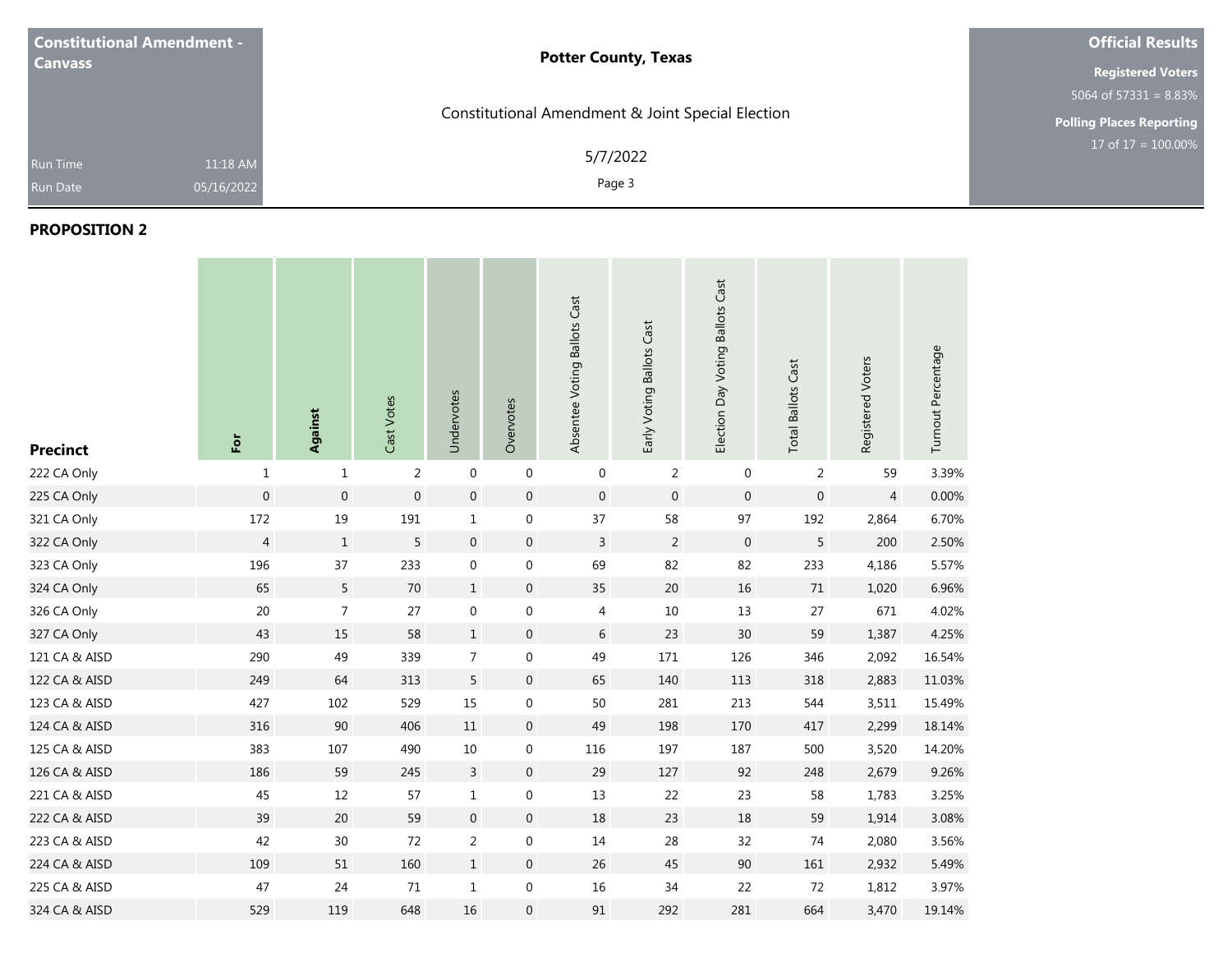| <b>Constitutional Amendment -</b><br><b>Canvass</b> |                        | <b>Potter County, Texas</b>                       | <b>Official Results</b><br><b>Registered Voters</b> |  |  |
|-----------------------------------------------------|------------------------|---------------------------------------------------|-----------------------------------------------------|--|--|
|                                                     |                        | Constitutional Amendment & Joint Special Election | $5064$ of $57331 = 8.83\%$                          |  |  |
|                                                     |                        |                                                   | <b>Polling Places Reporting</b>                     |  |  |
| <b>Run Time</b><br><b>Run Date</b>                  | 11:18 AM<br>05/16/2022 | 5/7/2022<br>Page 4                                | $17 \text{ of } 17 = 100.00\%$                      |  |  |

| <b>Precinct</b> | $\overline{5}$ | Against | Cast Votes | Undervotes     | Overvotes        | Absentee Voting Ballots Cast | Early Voting Ballots Cast | Election Day Voting Ballots Cast | <b>Total Ballots Cast</b> | Registered Voters | Turnout Percentage |
|-----------------|----------------|---------|------------|----------------|------------------|------------------------------|---------------------------|----------------------------------|---------------------------|-------------------|--------------------|
| 325 CA & AISD   | 223            | 72      | 295        | $\overline{2}$ | 0                | 74                           | 134                       | 89                               | 297                       | 2,629             | 11.30%             |
| 326 CA & AISD   | 180            | 63      | 243        | $\overline{2}$ | $\mathbf 0$      | 47                           | 103                       | 95                               | 245                       | 2,371             | 10.33%             |
| 421 CA & AISD   | 23             | 12      | 35         | $\mathbf 1$    | $\boldsymbol{0}$ | $\overline{7}$               | 16                        | 13                               | 36                        | 1,654             | 2.18%              |
| 422 CA & AISD   | 111            | 74      | 185        | $\overline{2}$ | $\overline{0}$   | 41                           | 70                        | 76                               | 187                       | 4,098             | 4.56%              |
| 424 CA & AISD   | 66             | 22      | 88         | $\overline{3}$ | 0                | 27                           | 38                        | 26                               | 91                        | 1,499             | 6.07%              |
| 425 CA & AISD   | 54             | 37      | 91         | $\mathbf{0}$   | $\overline{0}$   | $8\phantom{1}$               | 45                        | 38                               | 91                        | 2,030             | 4.48%              |
| 426 CA & AISD   | 24             | 19      | 43         | $1\,$          | $\mathbf 0$      | $\,8\,$                      | 15                        | 21                               | 44                        | 756               | 5.82%              |
| 427 CA & AISD   | 13             | 10      | 23         | $\mathbf 0$    | $\mathbf 0$      | $\overline{4}$               | $\,8\,$                   | 11                               | 23                        | 928               | 2.48%              |
| <b>Totals</b>   | 3,857          | 1,121   | 4,978      | 86             | $\mathbf 0$      | 906                          | 2,184                     | 1,974                            | 5,064                     | 57,331            | 8.83%              |